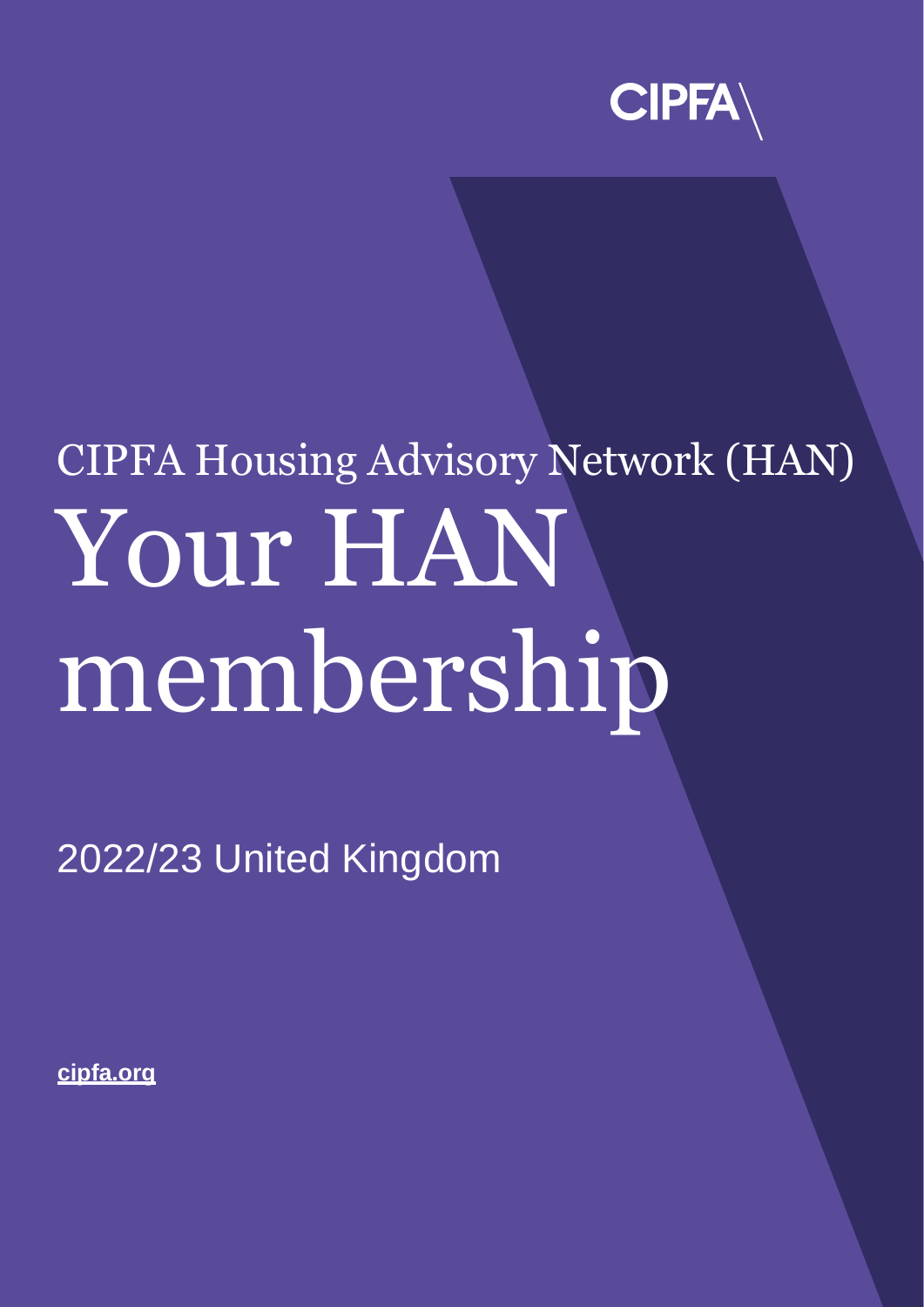### CIPFA Property

- CIPFA Property is a trusted partner to public finance, property, housing and highways professionals in their delivery of efficient management of land, buildings and highway assets.
- Managing public sector assets effectively can deliver value for money, enhance public services and create wider economic, environmental and social outcomes for local communities.

# Your HAN subscription provides

- **EXECTE Attendance at HAN events** including the CIPFA Housing and Property Conference 2023 using your pre-paid HAN places
- **EXTER 15 All events eligible for CPD Hours** certificates issued via email after attendance
- **Technical advice from expert advisors** and the ability to ask questions of other network members via our team
- **Eligible for discounts** off our Data and Analytics Housing Services, Condition Survey and Fire Risk Assessment services as well as our AssetManager.NET software
- **Exclusive and member only access** to the HAN website and resources
- **Timely updates** on housing property and finance issues
- **Log on to 'My CIPFA'** or register at **<http://www.cipfa.org/register>** to access a wealth of subscriber content, book onto events and view your pre-paid account balance
- **Opportunities for networking** and career development
- **Free copy** of the CIPFA Guide to Local Authority and Public Sector Asset Management (on sale for £270)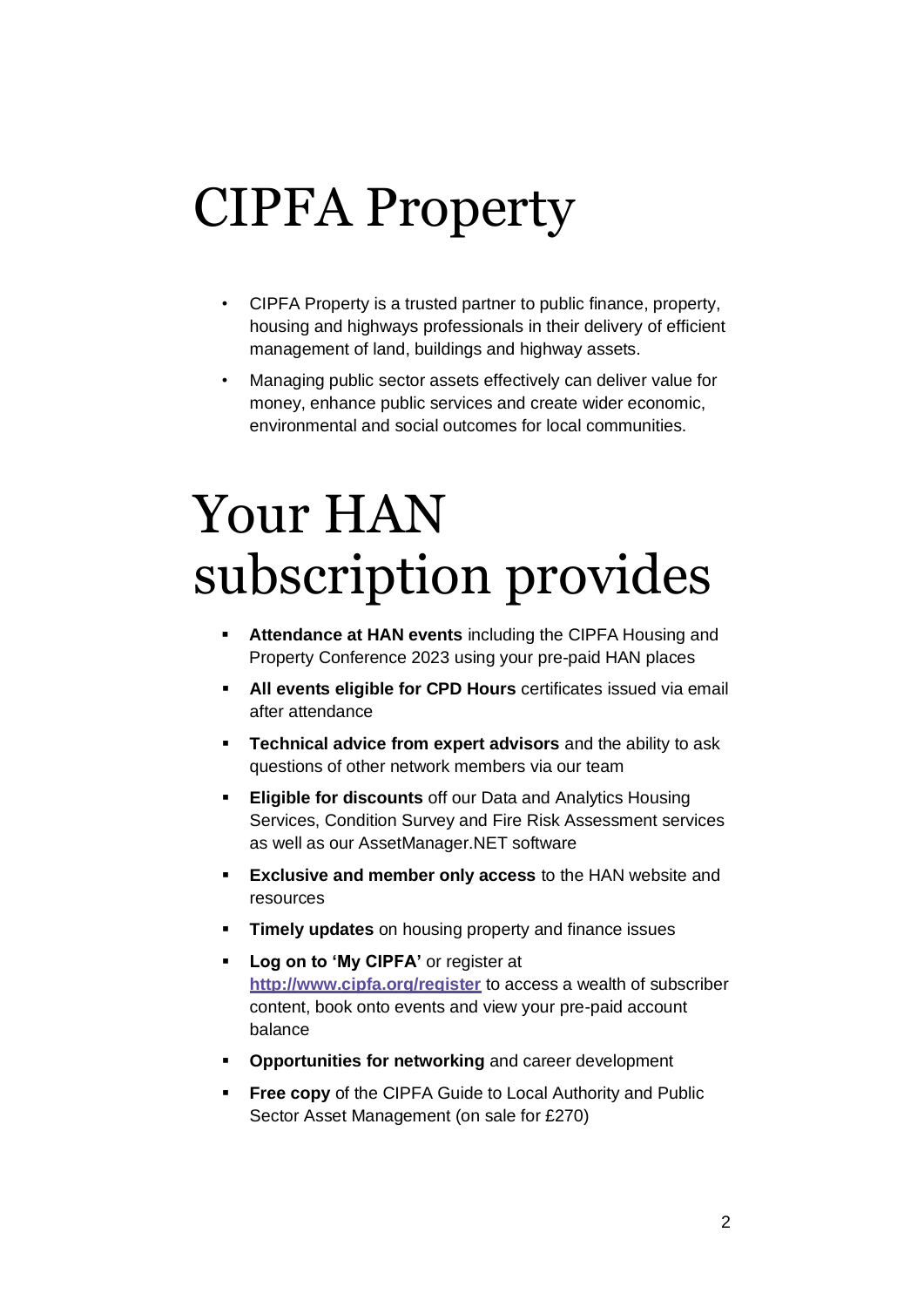# Features and benefits

The **Housing Advisory Network** (HAN) will enable you to:

- **Connect with key strategic initiatives** and translate them into practical solutions that improve your council and housing association's ability to meet housing targets and meet the challenges facing the sector.
- **Example 2018 Learn from good practice** elsewhere and make evidence-based decisions on the most effective use of modern methods of construction and deployment of new technologies to deliver lowcarbon new housing quickly and efficiently.
- **Understand how to deliver housing projects and retrofit existing stock** whether you are a housing association or through your Housing Revenue Account, or General Fund either solely or in partnership with housing associations and the private sector.
- **Open to Local Authorities, Arms Length Management Organisations (ALMOS), LA Housing Companies and Housing Associations** to keep up to date with the latest trends, policy developments and innovations in housing construction maintenance and management.
- **Open to private and third sector organisations** who work and partner with local authorities to deliver homelessness solutions and affordable housing.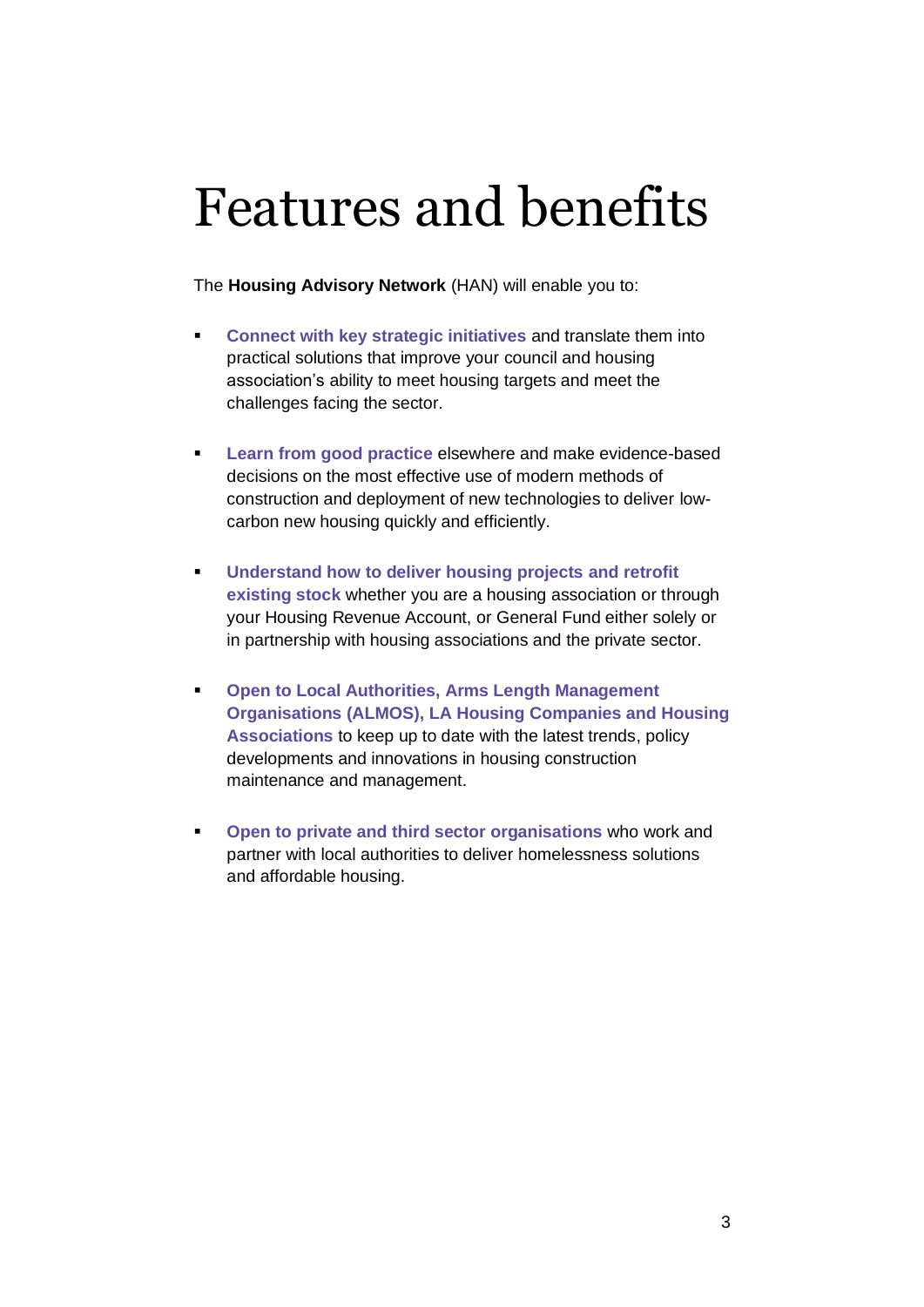# Welcome to the HAN

The **HAN** network is essential for both housing finance and property professionals involved with the delivery of housing in the public and social housing sector. In 2022/23 we will cover the usual introduction and updates to housing finance, setting up a new HRA, decarbonising your housing portfolio and business planning. Events will therefore be:

- **Strategic and practical: Delivering thought leadership and case** studies from around the country based on projects that have or are being delivered by the most innovative and forward-thinking authorities, ALMOs and housing associations.
- **Informative and educational**: Most events deliver a housing specific and general public sector update for those busy at the coal face alongside tips, ideas and tools that develop key skills and competencies linked to housing delivery.
- **Regulation and policy focused**: With the White Paper setting out a role for the Social Housing Regulator focusing on the local authority-owned housing, events will update you on the progress of this development and how its impact should be dealt with by housing teams in local authorities.
- **Expansive but relevant**: Events will consider the impact for ALL stakeholders in the housing sector. Setting up a Housing Revenue Account from scratch, preparing, updating and stress testing your 30 year business plan and investing in low carbon solutions for your existing and new houses are all topics we will examine.

The HAN will provide you with a vital tool in ensuring you stay up to date with the latest developments, legislative and technical issues. It will be a network that provides insight and real solutions for Councils grappling with the need to plan, build, partner, deliver and manage housing projects in support of their housing targets and strategies.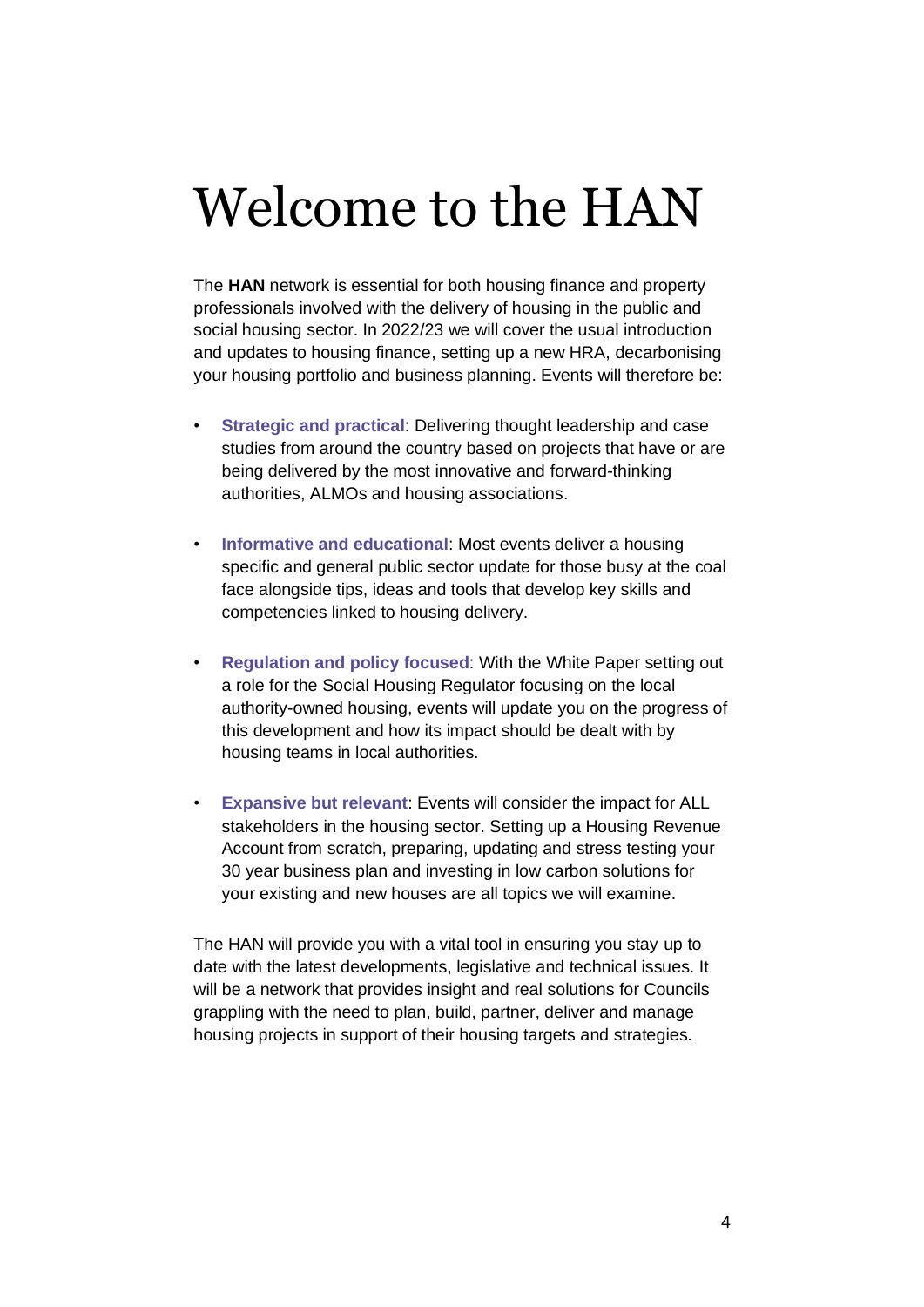### Programme of events

The HAN will hold regular events from our expert advisors and external specialists, all complemented by online briefings and support. Most events begin with a comprehensive housing specific and general public sector update crucial in keeping yourself abreast of current developments throughout the public and housing sector landscape.



#### **2 March, 3 March 2022, webinars**

#### **Series 1 The Social Housing White Paper – One Year On approx. 4 hours CPD**

The Social Housing White Paper was launched to provide safety, security and dignity for social housing tenants but what will have been achieved one year after.

The White Paper had ambitious aspirations;

- A new Charter for social housing residents
- More homes built by both councils and housing associations,
- Support for more social housing residents to buy their own home
- Learn the lessons from the Grenfell Tragedy

It set out a new role for the Social Housing Regulator with more powers to hold not just housing associations to account, but also councils and private registered providers. One year on, we will examine the progress in implementing the White Paper proposals and understand the implications of greater regulation on the sector.

What contribution will the White Paper make to support the building of more homes by councils and housing associations?

Most importantly, we will see what progress if any has been made in improving the quality of life for social housing residents;

- Are they being treated with more respect? Are they being listened to and are their concerns being addressed?
- Will initiatives to support more residents to buy their own homes result in greater home ownership, or
- Will they just provide a further boost to the private rented sector at the expense of social homes for rent as has been the case with the right to buy?
- What will be the lessons of the Grenfell Inquiry and what will be done to make sure that such a tragedy will never be repeated?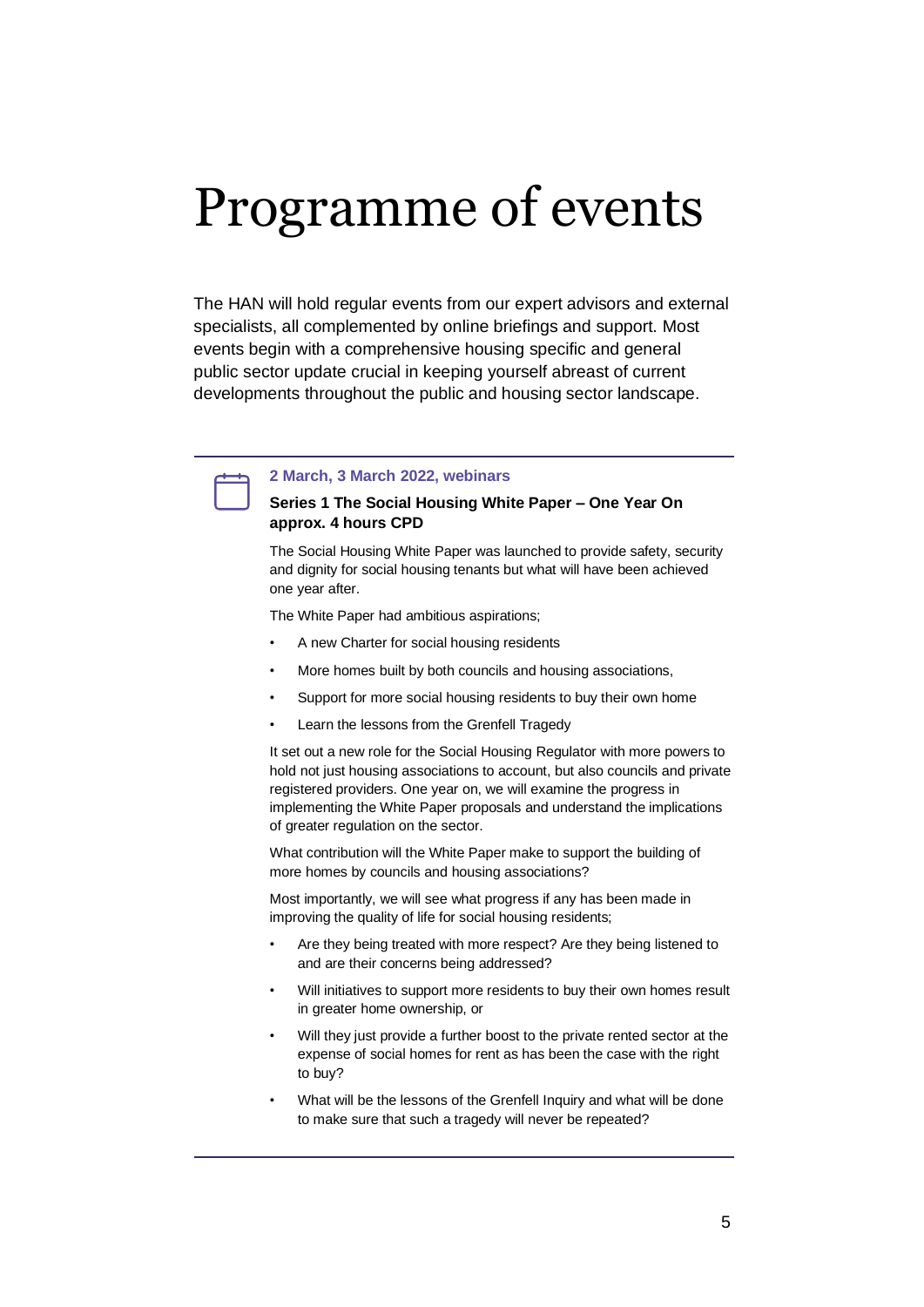#### **17th May 2022, webinars**

#### **Series 2: Setting up your Housing Revenue Account from Scratch approx. 4 hours CPD**

In response to the last great housing crisis following the devastation of the Second World War councils made heroic efforts to rebuild shattered communities. They built more homes than the combined efforts of the private and housing association sectors.

Contrast this with more recent years and council housing has declined from 6.5m at its peak to around 1.5m and around half of housing authorities no longer have a housing revenue account or own their own homes. House building by councils reached an all-time low by 2007 of 0.0014% of all homes built and in England today councils are still struggling to build sufficient homes to replace those sold under right to buy.

Housing associations are building more homes but the pace is slow by historical comparison with the post war effort by councils.

The Government have set a target for the building of 300,000 homes per year but we can count on one hand the number of post-war years that the private sector have built more than 200,000 new homes. There is a growing realisation that these targets will not be met without a much greater role for councils once again and a step-change in house building by housing associations.

Many councils who have lost their housing revenue accounts and the skills and capacity to start to build homes again find the prospect of starting from scratch daunting. In this webinar, you will hear from the experts about what you need to do to re-establish your housing revenue account and develop your first 30 year Business Plan.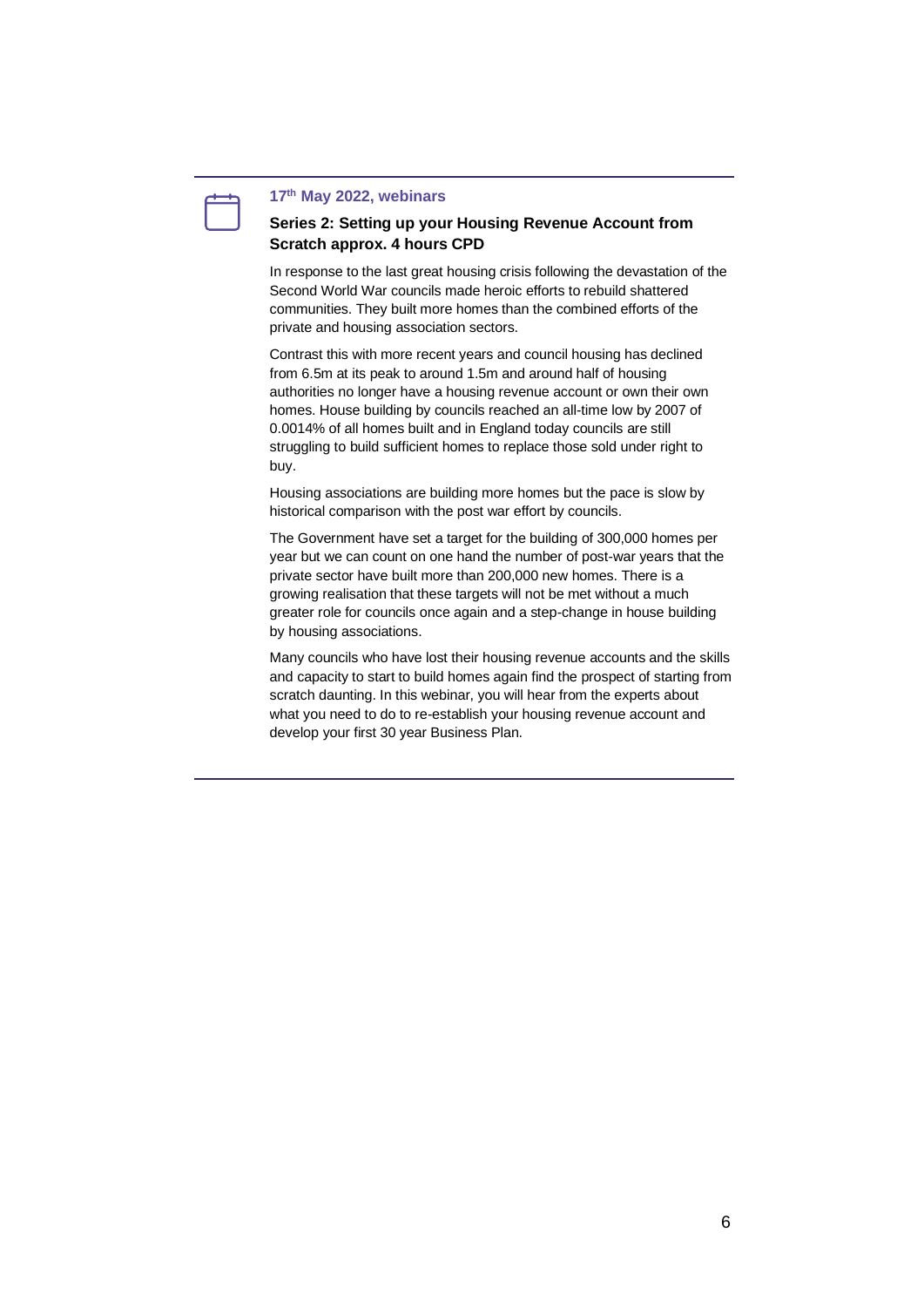

#### **12th July 2022, webinars**

#### **Series 3: Housing Finance Update approx. 4 hours CPD**

Our first finance focused series will deepen your knowledge of housing finance giving a more strategic view. It builds on the fundamentals reviewed in our Introduction to Housing Finance series and is aimed at the more seasoned (or aspiring!) housing finance professional.

#### **Government policy and its impact on the Housing Revenue Account (HRA)**

Setting the scene for the rest of the day, the opening session will explore the impact that Government policy plays on the HRA.

#### **HRA finance technical update**

The morning technical update session will bring practitioners up to date on key topics and trends related to housing finance.

#### **Development and regeneration in the HRA**

Now the biggest strategic issue currently being considered by housing authorities is the prospect of development and regeneration in the HRA. Hybrid working is clearly the preferred way of working for progressive employers and their employees going forward, meaning that more offices are being declared surplus. This provides greater opportunities to provide more homes and at the same time regenerate town centres. This session will consider the options available for funding development and regeneration, looking at costing and appraisal techniques and the main factors to consider, using a case study approach to explore the practical issues to be addressed.

#### **HRA borrowing and the future beyond the debt cap**

The final session of the day will explore opportunities for authorities to invest in housing development using the principles of the Prudential Code, and how prudential indicators for the HRA may assist in establishing the HRA's investment capacity.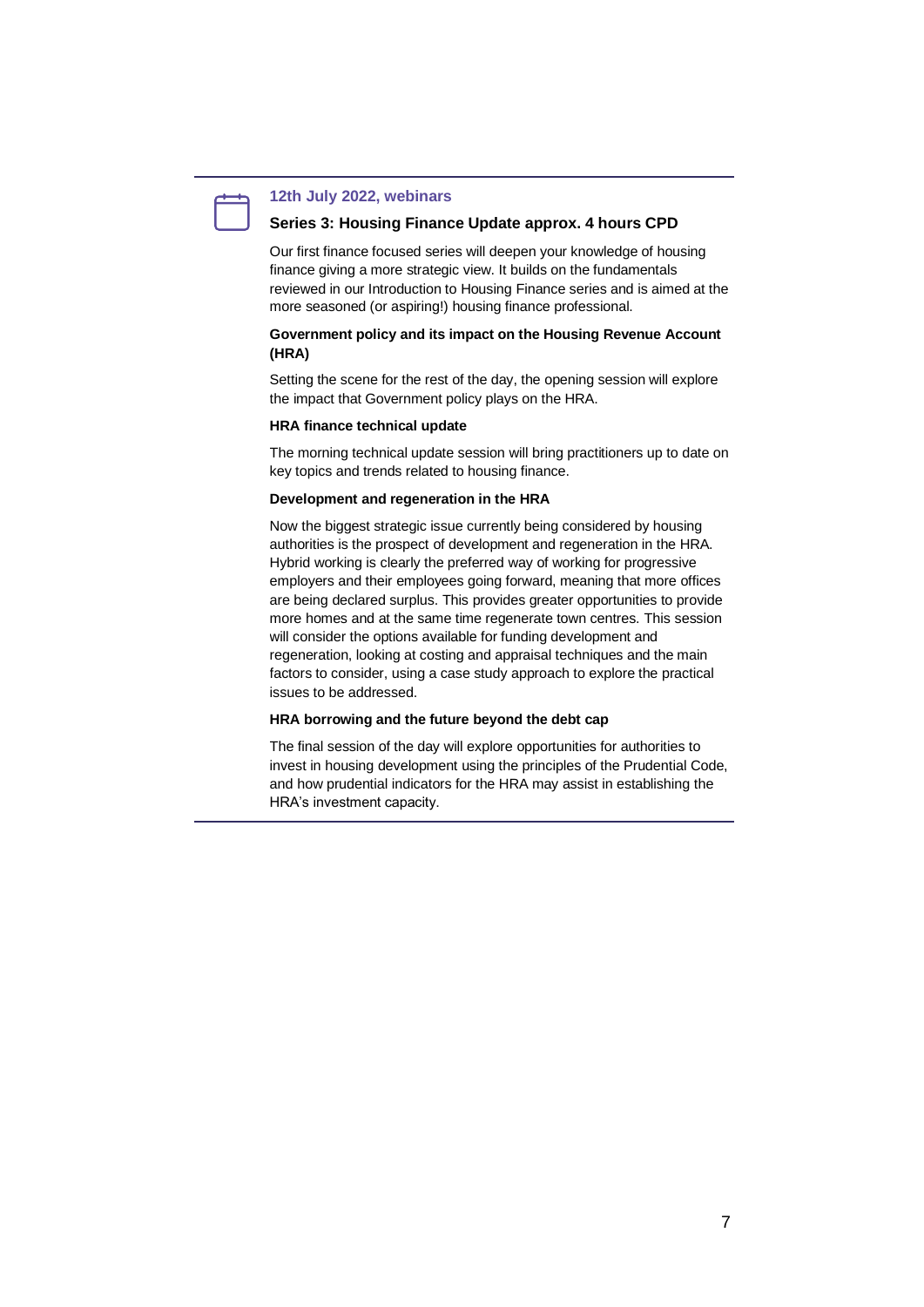#### **12 October, 13 October 2022, webinars**

#### **Series 4: Developing and stress testing your 30yr Housing Business Plan approx. 4 hours CPD**

This series goes into the detail of how local authorities can approach their need to develop, review and update their HRA 30-year business plan.

As the UK starts to learn to live with COVID as a long-term threat and families are faced with growing cost of living crisis, the need for more homes for social rent is even more important. Changes to the benefit system giving the unemployed less time to find work or face benefit sanction will push them into low-paid work or even worse. If we are to avoid an explosion in homelessness, councils and housing associations will need to fundamentally review their forward plans and understand how to release their full investment potential.

If you need to stress-test and review your existing plan and update it to reflect the need to borrow to build more homes or have decided to start building homes again and need to re-establish your HRA and produce a new 30-year business plan, this event is essential.

Delegates will learn how to develop a coherent, financially sustainable and above all prudent HRA 30-year business plan.

Working as a national expert in housing finance with Savills, and with over 25 years' experience in public and private sectors in business planning, investment appraisal, financing and development of new homes, Steve Partridge will deliver both thought leadership and practical support in this crucial area.

Aimed at strategic leadership and development managers in local authority housing, delegates in both the finance and property fields will benefit from the vast experience Steve Partridge brings to this event.

Combined with a fulsome and detailed update on housing news and broader updates on developments of note throughout the public sector, this is an event not to be missed.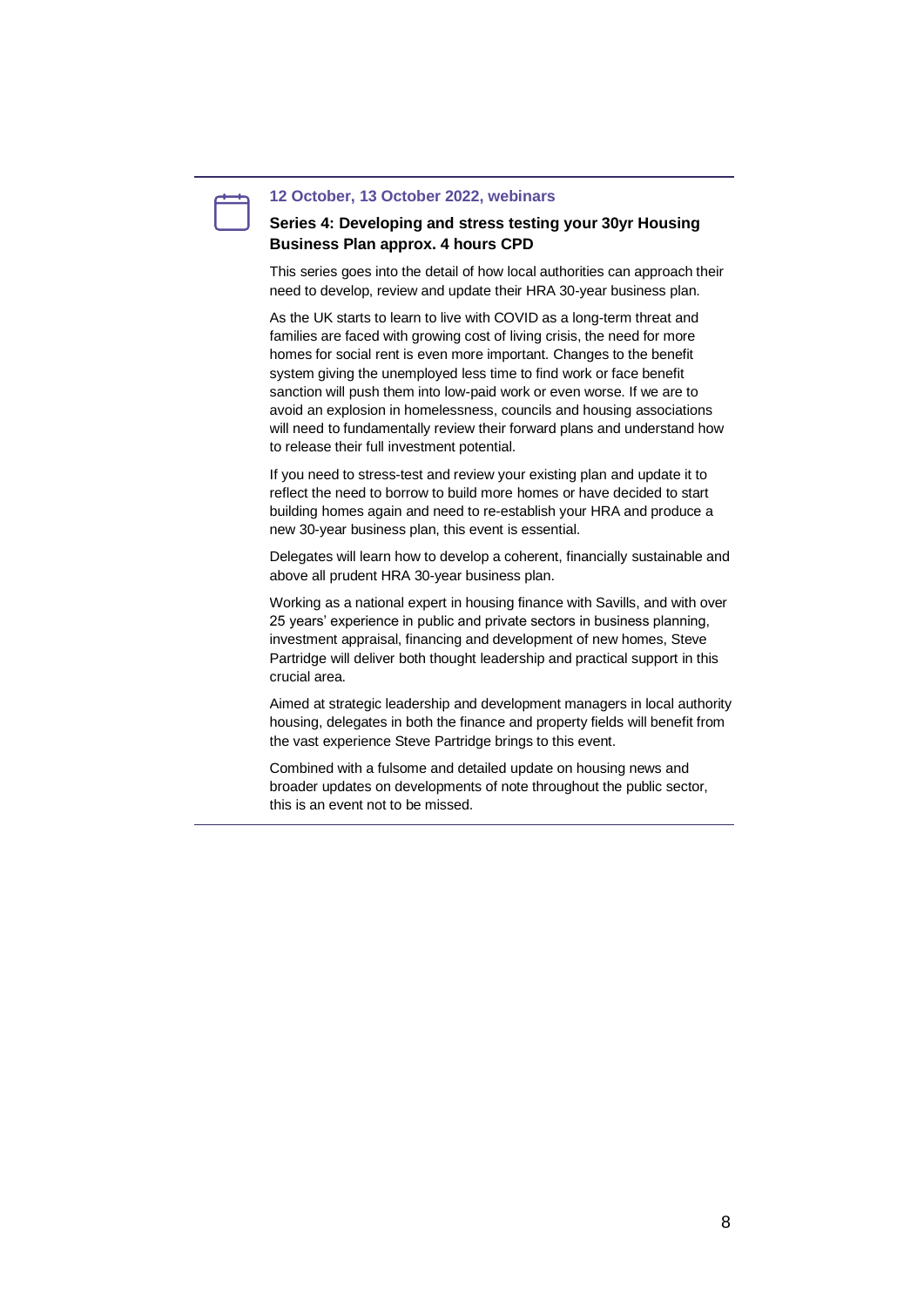

#### **2 November 2022, webinar**

#### **Series 5: Introduction to Housing Finance approx. 4 hours CPD**

This second finance series provides delegates with a comprehensive introduction to housing finance and the housing revenue account (HRA). Essential for those new to this area or looking to refresh themselves on the fundamentals.

#### **The landlord function and the Housing Revenue Account (HRA)**

An interactive introduction to being a landlord and the contrasts with local authority responsibilities for the HRA.

#### **What is the HRA – Key definitions and Legislation**

This session will cover the legislative backdrop for the HRA, a review of what is charged to the HRA and what is charged to the General Fund, and a commentary on the statutory ring-fence.

#### **Housing Revenue Income and Expenditure – Line by Line**

This session will explain the key lines in the HRA Income and Expenditure Account, looking at the calculations and drivers for the figures in the accounts. It will also cover the charges reported in the revenue account arising from the Item 8 debit and credit determination.

#### **Housing capital, debt and the Prudential Code**

This session will summarise the capitalisation guidelines, the significant housing capital expenditure themes and the key financing sources. The application of the Prudential Code and the use of prudential indicators in the HRA is also explored together with some background to the 2012 Self-Financing debt settlement.

#### **HRA Asset Accounting**

This technical session will review the accounting for recognition, measurement, valuation and impairment of HRA assets. Components and depreciation in the HRA and the role of the Major Repairs Reserve is also reviewed.

#### **HRA Business Planning**

This session explores the HRA 30-year business plan, reviewing the key requirements and considerations, exploring the key drivers and the key decisions involved in developing a viable business plan.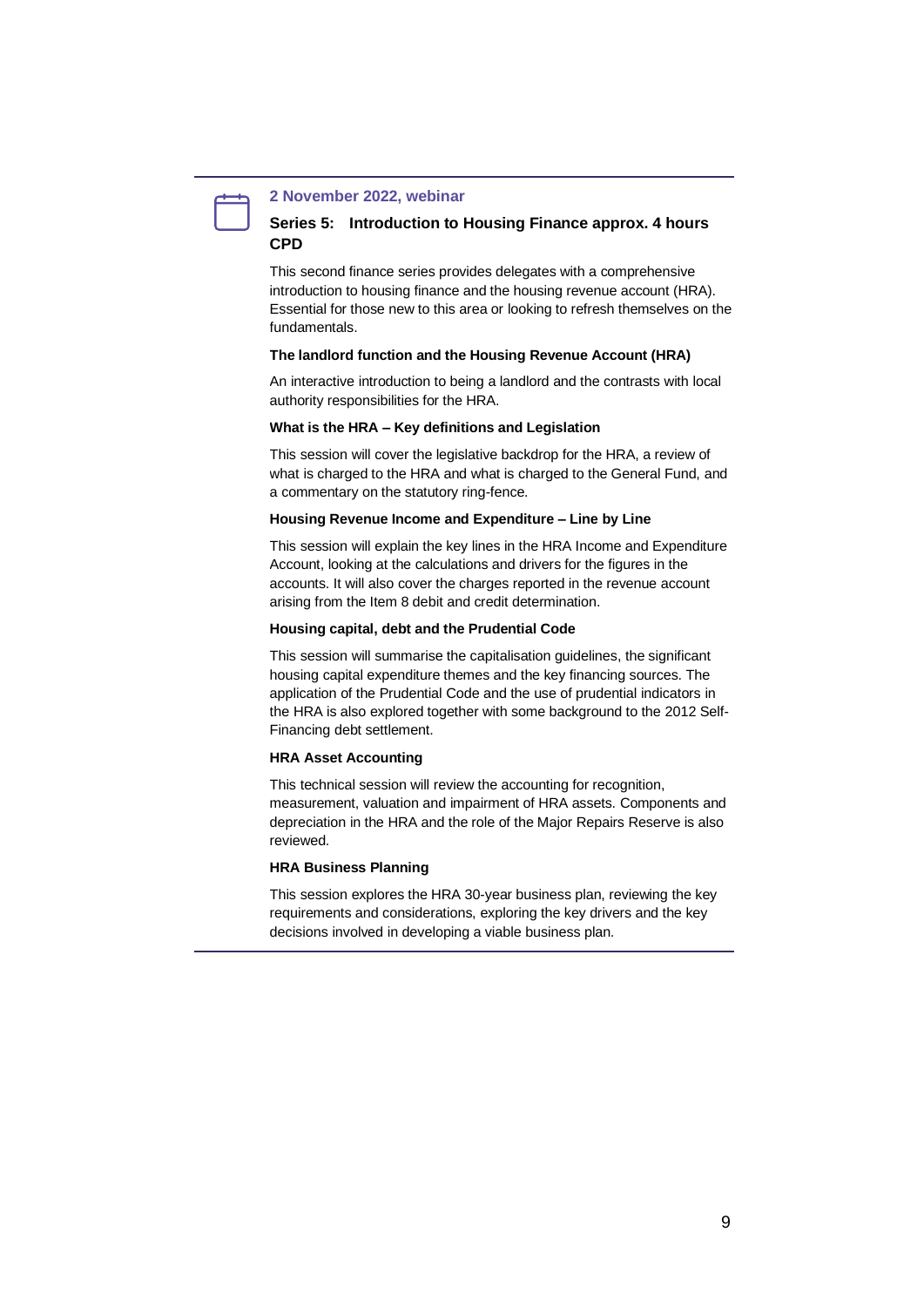#### **2 nd March 2023, webinars**

#### **Series 6: Delivering Zero Carbon UK Housing approx. 4 hours CPD**

When we take construction into account as well as operations, property is a close competitor with transport as one of the greatest emitters of carbon. The public sector can have a direct influence on the buildings that it runs, from offices to schools and other public buildings.

But housing is one of the largest property elements of our economy and for councils and housing associations, retrofitting your existing stock and building new zero carbon homes can make a significant contribution to national and local carbon reduction targets.

In addition to our usual strategic update, we will receive updates from sector experts on the retrofit of existing and building of new of zero carbon homes in the UK. You will be briefed on the latest technology and innovations being developed and implemented throughout the sector.

But how will all of this investment in zero carbon technology be paid for? It should reduce the energy bills of householders but how can some of these savings be captured by social landlords to help fund their investments?

We will examine some of the models being deployed to achieve this. Steve Partridge will examine how to incorporate the carbon-reducing retrofit of existing and building of new low carbon homes into 30 Year Business Plans and the financial planning of housing associations.

In addition to this examination of the contribution that housing can make to tackling the climate emergency, you will receive our usual topical, strategic update of news from both the housing and wider public sector.

Full details of above events will be available at **[www.cipfa.org/events](http://www.cipfa.org/events)** or contact one of the advisors for further details..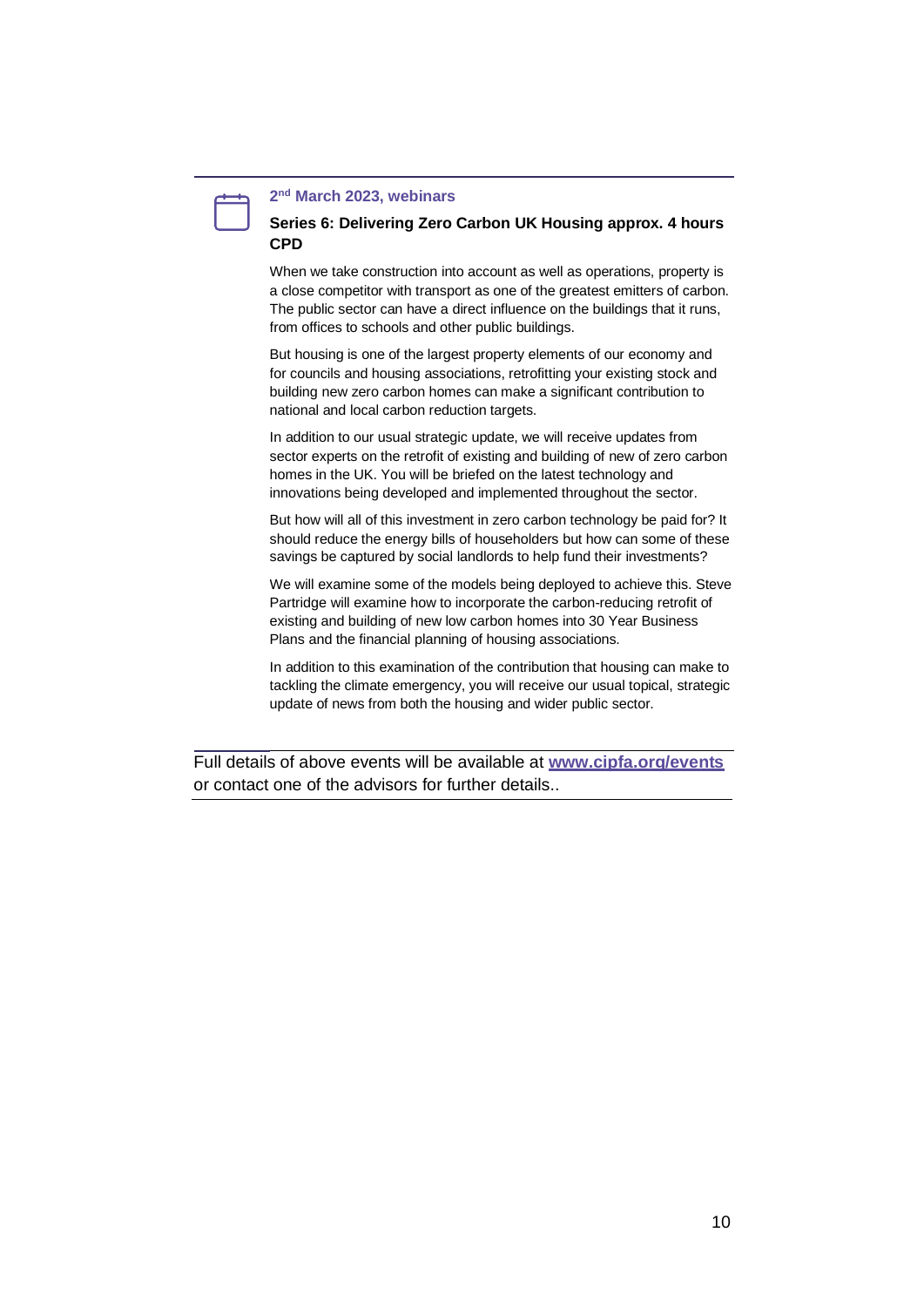### CIPFA Housing and Property Conference Wednesday 1st March 2023

Included in your HAN membership fee, you can use your pre-paid places to attend our annual conference. For the first time in 2022 we integrated our CIPFA Property and Housing Symposium into a single Housing and Property Conference covering a broad range of topical themes and initiatives from housing and homelessness, health and social care, Levelling-Up, regeneration and building back greener.

We will build on this successful formula and will source a broad range of challenging and inspiring presenters who will share their insight, ideas and solutions with you. These are just some of the themes we will be asking our presenters to update us on;

**Learning to Live with COVID.** As we emerge from the COVID pandemic or learn to live with it as a constant threat, what are the challenges and opportunities for property professionals.

**Housing**. The full scale of the impact of COVID on housing crisis will continue to reveal itself. What will it mean for housing and homelessness strategies going forward?

**Health and Social Care.** After 10 years of austerity and 3 years of COVID, we have a legacy of huge backlogs in treatment and care. What are the solutions?

**Levelling Up.** Will the Levelling Up White Paper live up to expectations and what does it mean for the future of our regional and local economies?

**Climate Change.** Will targets and commitments become tangible decarbonisation programmes and what are the latest innovations in design and construction?

The Conference will focus on the need to think about tomorrow and beyond.

More programme and speaker details will become available to you nearer the start of the series of webinars and the Conference.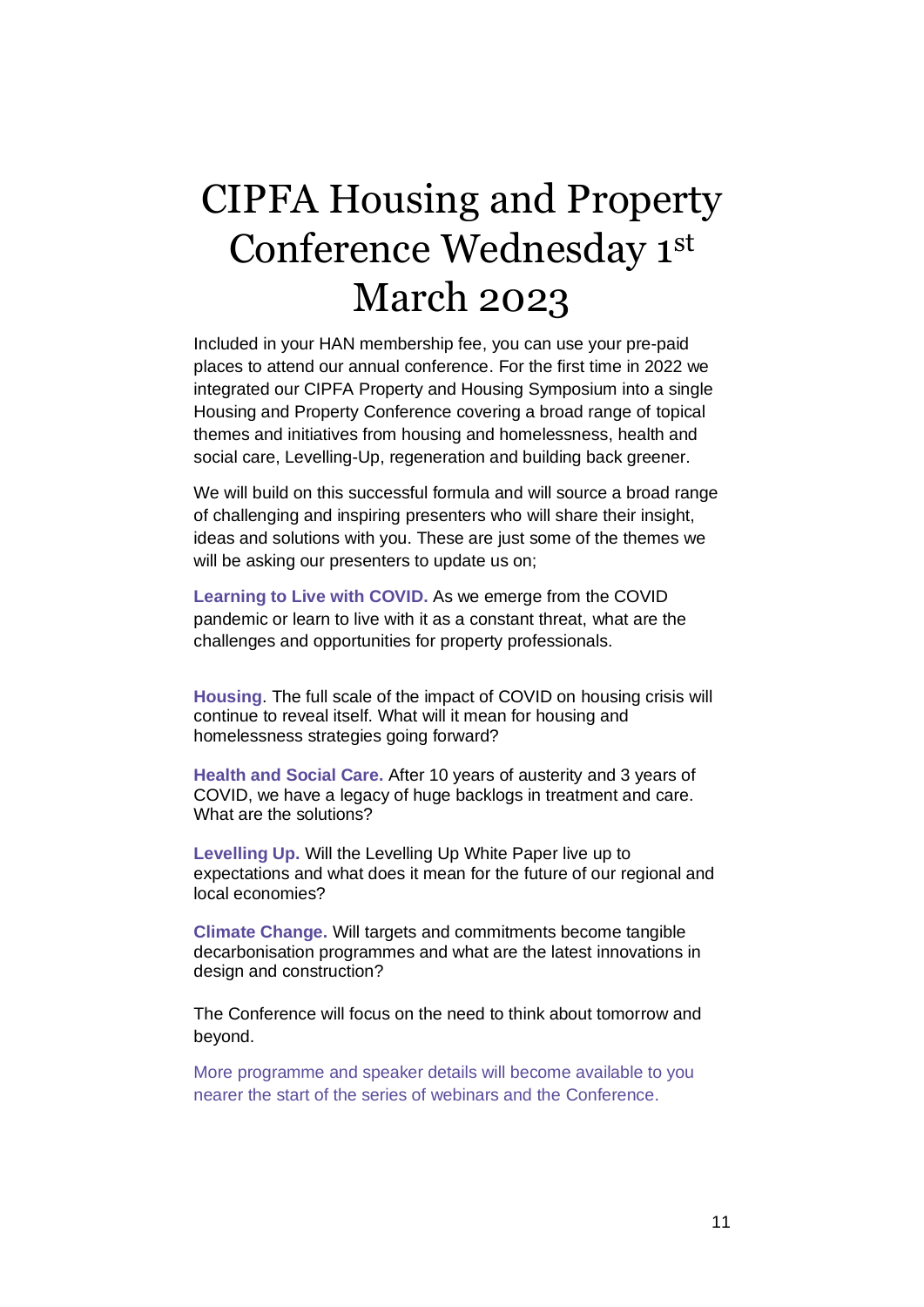# HAN Members additional offers

### **Housing data support products**

Membership of HAN now also comes with the subsidized offer to benefit from our Housing Interactive Profile, Housing Future Resources Model and Housing Scorecard, three new products that have been created for the social housing sector.

**Housing Interactive Profiles** is based on statutory data returns such as HRA, LAHS, RO, COR4 and RP General Accounts Statements. CIPFA's data analysts have developed a new tool that features an interactive dashboard enabling practitioners to draw comparisons against 41 sets of performance indicators using local authority and sector groupings.

**Housing Future Resources** Model projects a range of HRA metrics forward to the mid-2020s, underpinned by robust trend assumptions informed by the Institute's experts. It includes a scenario modelling tool which enables practitioners to use a selective range of indices covering housing supply and stock, rental income, arrears and a range of other financial and non-financial measures to create a series of "what-if" scenarios.

**Housing Scorecard** has been created specifically for Local Authorities to enable them to "stress-test" their HRA. It utilises both financial and non-financial measures and it makes use of statutory datasets, therefore no other data returns are required.

The principals of Housing Scorecard are to ensure:

- All measures are consistent across all Councils within a tier
- The methodology used for deriving the calculations is transparent
- Only reliable and trusted measures are used.

If your local authority is already a **[CIPFAstats](https://www.cipfa.org/services/cipfastats)** subscriber these tools are free. If not, they cost £2,000 plus VAT when purchased separately. Accessing them via a HAN subscription allows a 10% saving.

For more tailored information about these tools, or if you would be interested in receiving a summary of the key measures that are available within the interactive portal, please **[contact](mailto:James.martin@cipfa.org?subject=Housing%20Interactive%20Profile%20Summary%20request)** the team.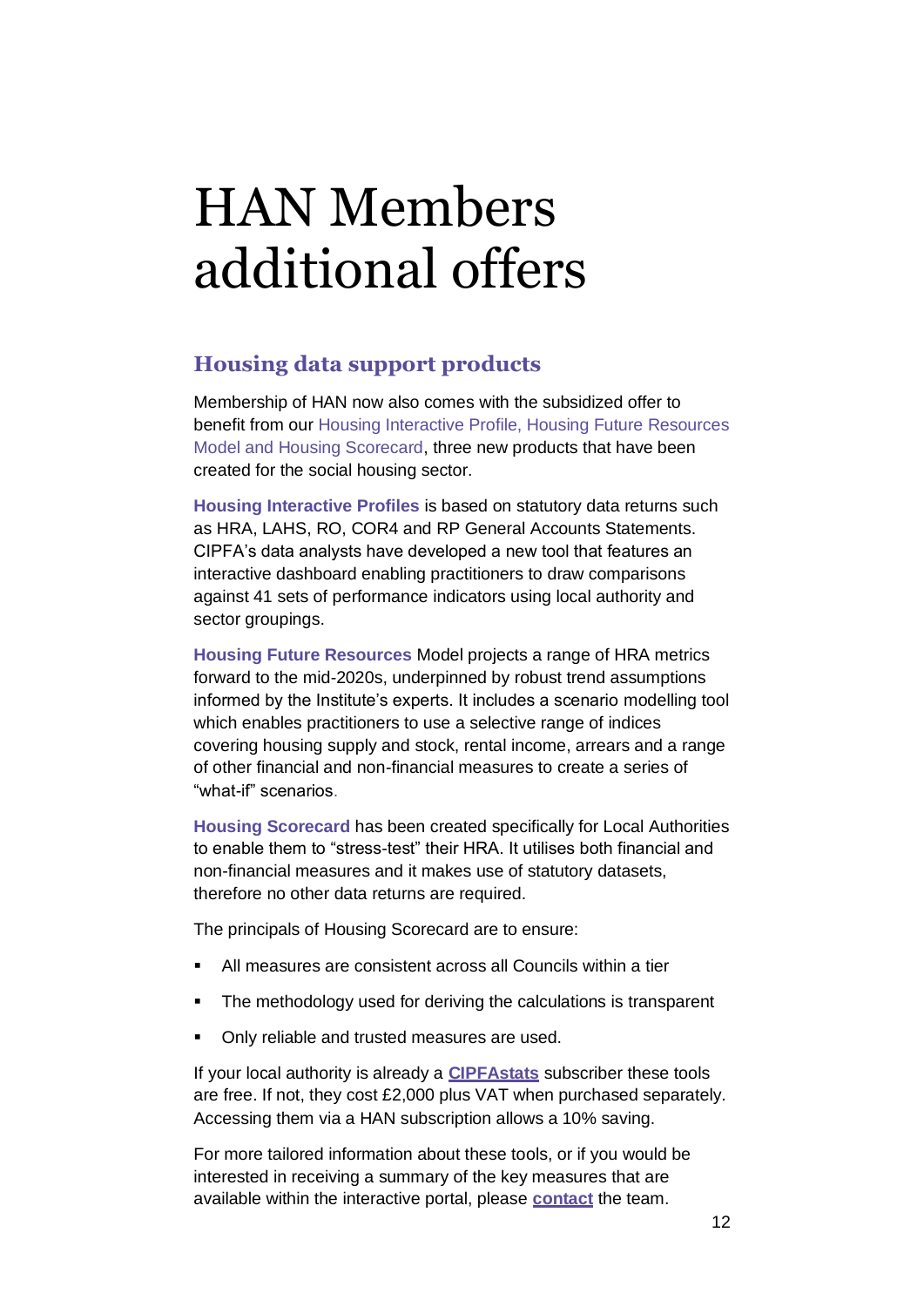# Further Discounts for HAN Members

**On our Condition Survey and Fire Risk Assessment services** as well as our **AssetManager.NET software**. Please contact the team.

**On our qualification courses** including our popular **Certificate in Asset Valuation** and **Diploma in Public Sector Asset Management**

### **FREE Guide to Local Authority and Public Sector Asset Management (worth £270)**

Our guide to local authority and public sector asset management is free to all HAN members.

It takes you through the asset management journey from the development of Policy, Strategy and Action Plans; acquisition, options appraisal and business case development; procurement, the design and build process, maintenance, asset challenge and disposal. It provides both an overview of the whole process for strategic managers and practical support on asset management in local government and the public sector.

Focused on the management of public sector property, buildings and infrastructure, A Guide to Local Authority and Public Sector Asset Management is a clear and comprehensive explanation of all you need to know.

While previous guides focused on specific areas of asset management, our new publication provides senior public sector managers with a guide to both strategic leadership and governance, as well as day-to-day practical matters.

The guidance also responds to the changing objectives of UK local authorities and the wider public sector, including the need to build more homes and to address locally declared climate emergencies.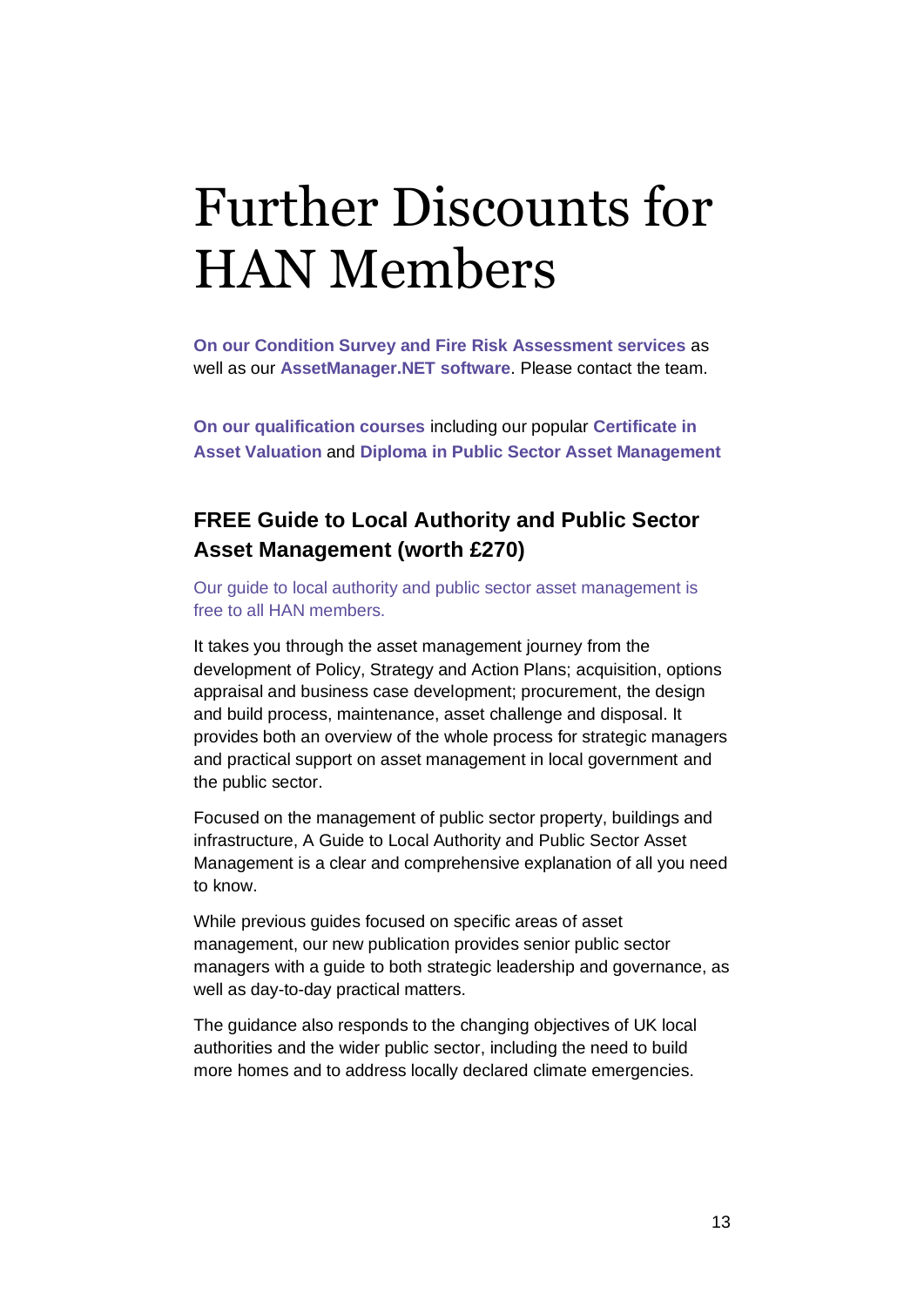# Benefits of membership for your organisation

The Housing Advisory Network (HAN) gives your organisation access to a wealth of benefits:

- **Tapping into expertise**: Access to practical support, ideas and advice from our **[housing panel](https://www.cipfa.org/policy-and-guidance/technical-panels-and-boards/housing-panel)** – we are here to help you solve your problems
- **Putting you in control**: Pre-paid and flexible delegate places to each of the series of HAN events per subscription year which you can use when you like during the membership year to attend HAN events
- **Networking opportunities** with peers and colleagues at the events
- **EXTER** 10 **Ability to make 'calls for help'** to raise issues and share experiences and approaches with peers in authorities throughout England via our dedicated discussion forum
- **Access to our dedicated members only website library** including publications, presentations from events, analysis, documents & copies of membership tools, strategies & plans
- **Cutting edge**: Access to the latest approaches from other members of the network and across the sector bringing you the latest best practice
- **On topic**: Our programme seeks to up-date your knowledge and skills to meet the burning issues of the day and the demands that your organisation will be making of you over the coming year.
- **Planning ahead:** Our thought pieces will provide you with a 'heads-up' on what is changing - so you can anticipate change and adapt in good time.
- **Saving you time**: more practical tools, templates, guidance, processes and standards for you to take away and adapt in your organisation – to save you reinventing the wheel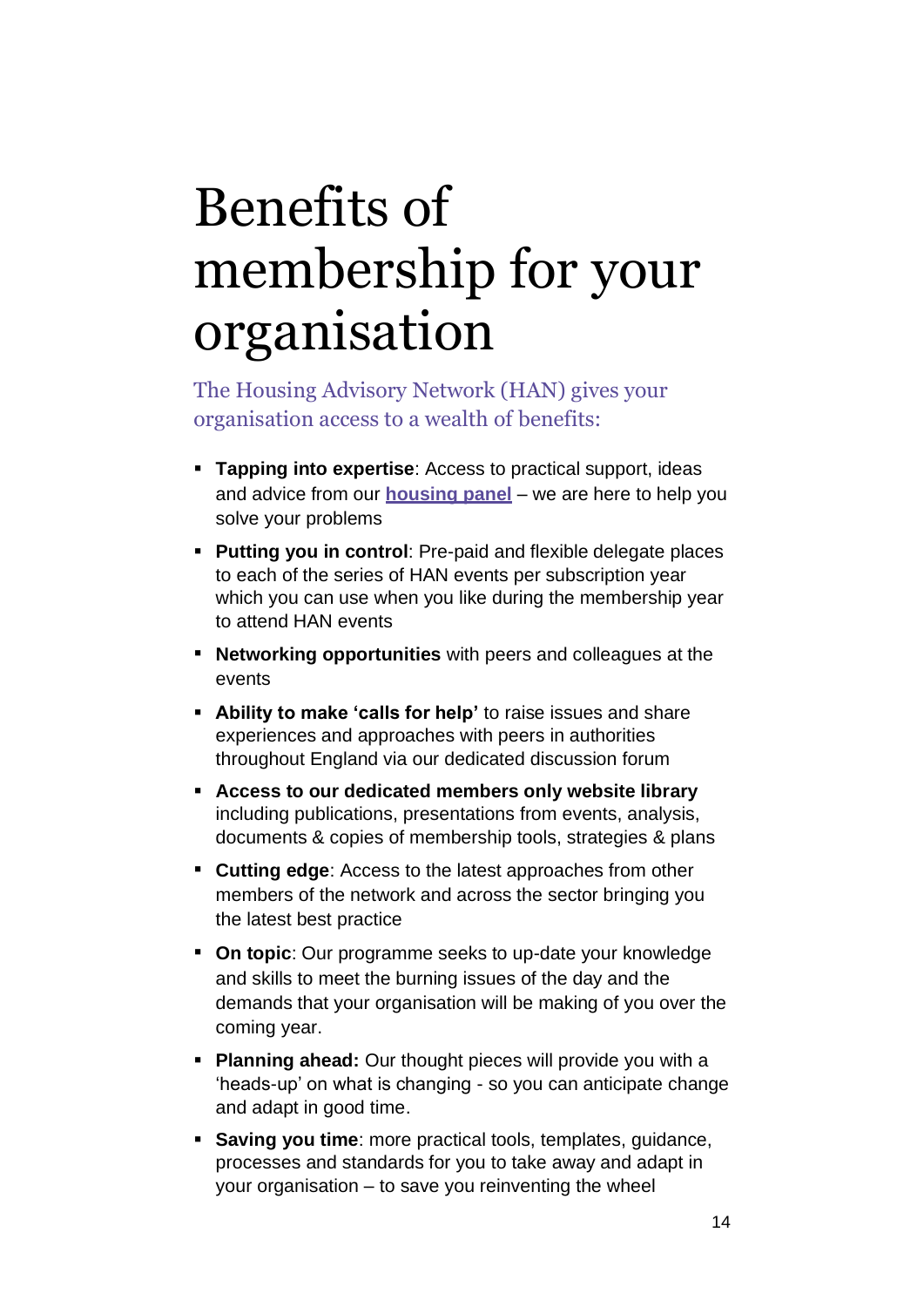

### **Subscribe today**

Email **<mailto:han@cipfa.org>** to request the subscription form or download from here and return via email to **<mailto:han@cipfa.org>**

### Public sector and housing association subscription prices for the HAN (Frozen again this year)

Delegate places indicate the number of pre-paid places to use throughout the membership period at HAN events and the CIPFA Housing and Property Conference.

| Level          | <b>Annual subscription</b> | Delegate places |
|----------------|----------------------------|-----------------|
| 1              | $£1,125 + VAT$             | 4               |
| $\overline{2}$ | $£1,645 + VAT$             |                 |
| 3              | $£1,945 + VAT$             | 10              |
|                | $£2,345 + VAT$             | 13              |

### Private sector subscription prices for the HAN

Delegate places indicate the number of pre-paid places to use throughout the membership period at HAN events

| Level        | <b>Annual subscription</b> | Delegate places |
|--------------|----------------------------|-----------------|
|              | $£1,495 + VAT$             | 3               |
| $\mathbf{2}$ | $£2,495 + VAT$             | 6               |
| 3            | $£3,295 + VAT$             |                 |
| 4            | $£3,795 + VAT$             | 12              |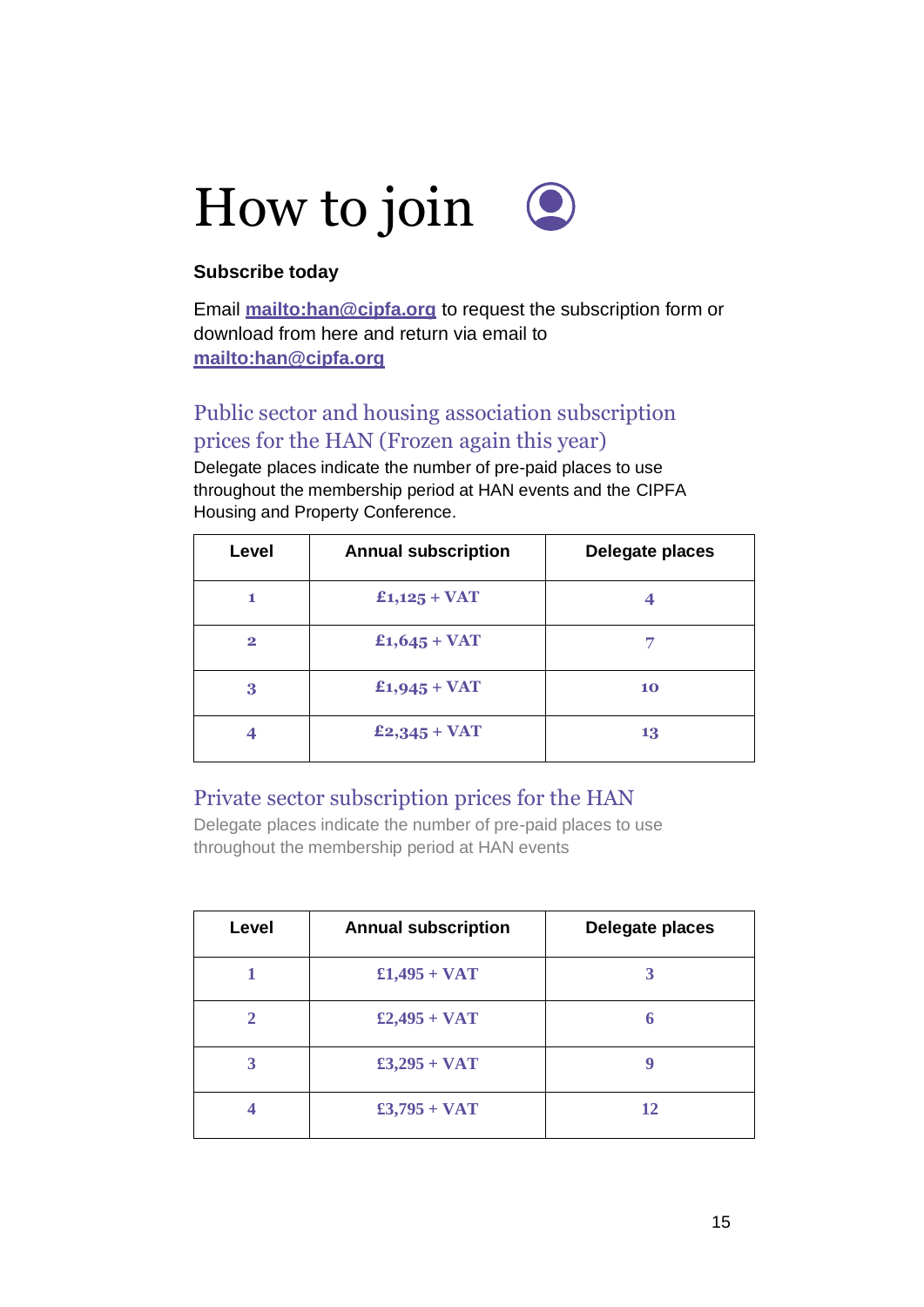# About CIPFA Property

With over 25 years of experience supporting local authorities around the UK under our belt, we like to think we have touched upon the lives and work of most public sector property professionals and organisations who know of the wider Institute and what it represents.

Alongside the Institute's role as the custodians and originators of prudent financial management guidance, at CIPFA Property we seek to support the public sector in the application of the guidance by shining a light on best practice in a property context. Whether looking at pressing issues of the day or more perennial issues that need regular attention, we deliver conferences, networks, consultancy, training, surveys and software that show our members and clients what 'best' looks like.

Across CIPFA we tackle the challenges facing the public sector by shaping the big picture and the detail of how to make things work, through both theory and practice. We lead the way in public services globally through strong principles and standards and we build on our insight to influence the legislation and frameworks that drive decision making.

We are at the forefront of briefing the public sector on forthcoming changes within Asset Management and the wider aspects of Property Services provision. We continue to work closely with many government and leading professional agencies and partners to inform and influence asset management planning policies and good practice in property management within the public sector.